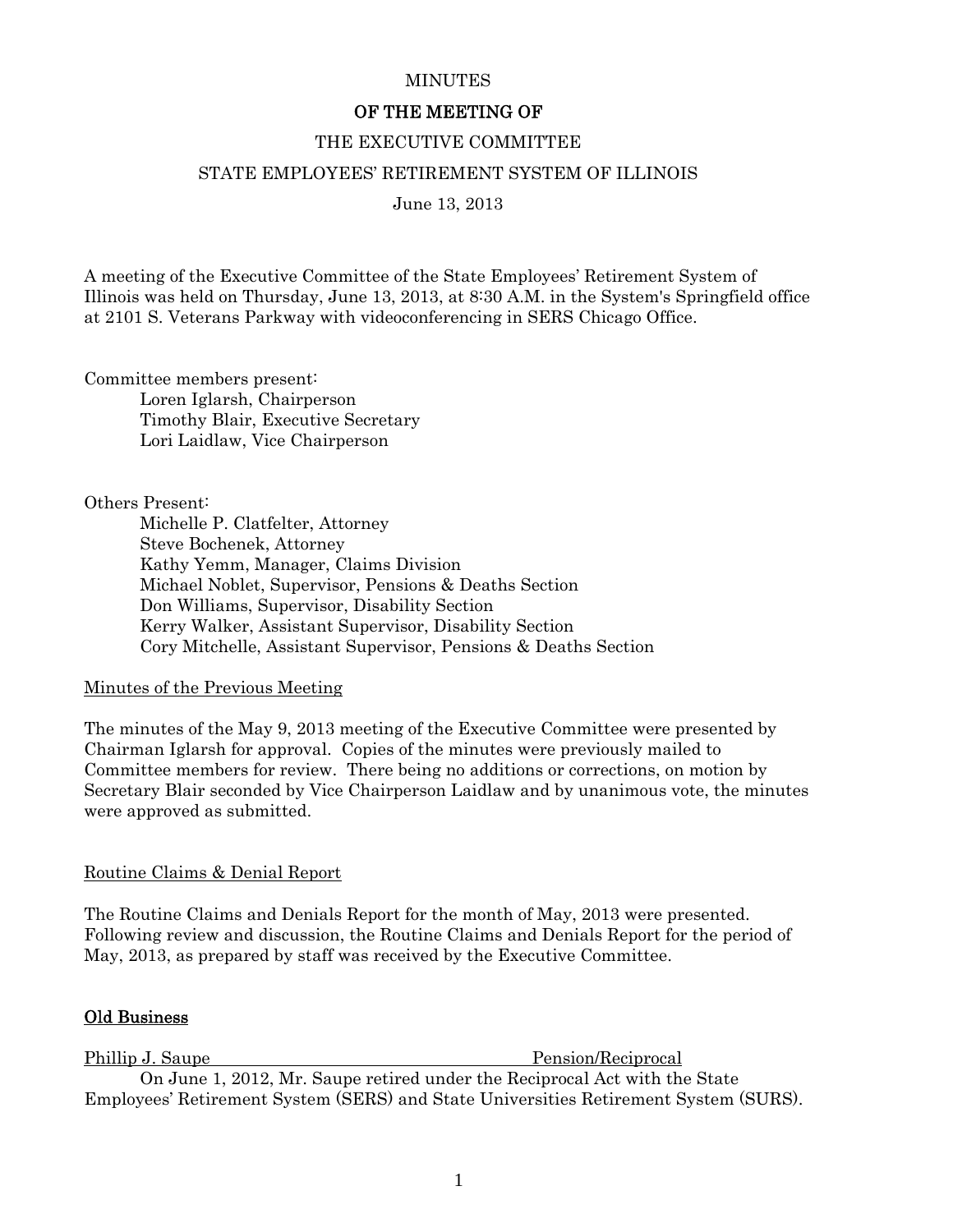Based upon a review of the file and information submitted, the Executive Committee finds Phillip Saupe is receiving a retirement annuity as of June 1, 2012 and during the application process for his retirement annuity, he indicated he wanted to retire under the reciprocal option.

 Mr. Saupe was initially paid \$5,883.76. After the reciprocal exchange was complete it was determined a proportional reduction was necessary because his combined benefits exceeded the 80% maximum. His benefit from SERS was reduced to \$5,491.01.

 In a letter dated November 9, 2012, Mr. Saupe sent in a written request to appear before the Executive Committee to appeal the reduction of his SERS pension.

 Mr. Phillip J. Saupe along with his friend, Mr. Bruce Bialorucki, appeared before the Committee during the December 6, 2012 meeting. A personal hearing was accomplished and a record of this hearing has been made a part of the member's file.

 He stated he doesn't believe that he made any errors and that he should not be punished for our errors.

 Following a review of the file and some discussion, the Committee has recommended that the appeal of Phillip J. Saupe be deferred so that the Supervisor of the Pension Section can contact the SURS office to verify that Mr. Saupe could change his retirement within the provisions of the law. He also wants to transfer creditable service to SERS under the provisions of SB65 providing the Police Funds of Benton and Mt. Vernon approve the repayment and transfer under the provisions of SB65.

 The Pension Section Supervisor reported that the Police Fund of Benton did not approve the request of Mr. Saupe to purchase his time in their fund and therefore Mr. Saupe was not able to get to 30 years which would enable him to draw an immediate pension from SURS. The Committee directed the Pension Section Supervisor to contact Mr. Saupe to find out if he wanted to withdraw his appeal.

| Bobby Gray                                                                               | Survivor Refund |
|------------------------------------------------------------------------------------------|-----------------|
| Bobby Gray is currently a deferred retiree with a pension effective date of May 1, 2013. |                 |

 Based upon a review of the file and information submitted, the Executive Committee finds Bobby Gray is in a deferred status. Also noted is his retirement application dated October 5, 2011 indicated he had two (2) sons as dependent children.

 In his appeal letter, Mr. Gray has indicated at the time the application was completed he had two (2) children as full time students and is now requesting a refund of his widow/survivor benefit.

 Based upon the facts of this case and the information submitted, the Executive Committee has recommended deferring the request for further research.

 Following a review of the file and some discussion, Vice Chairperson Laidlaw moved to defer the appeal of Bobby Gray at the May 2013 Executive Committee Meeting. Secretary Blair seconded the motion, and all were in favor.

 Based on legal interpretation and following discussion, on motion by Vice Chairperson Laidlaw, seconded by Secretary Blair, and by unanimous vote, the appeal of Bobby Gray is denied.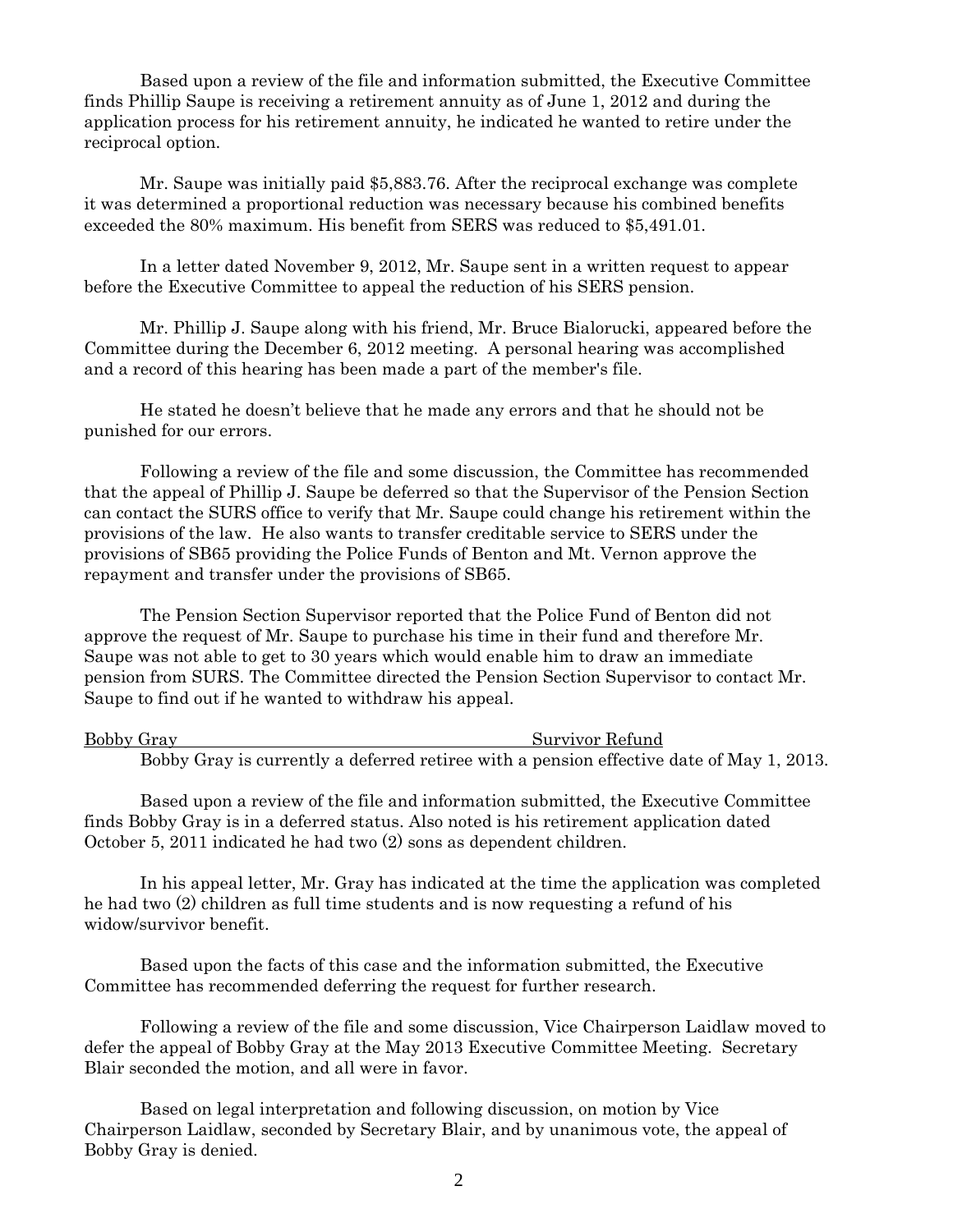#### New Business

David Young Occupational Disability/12months

David Young works for a state agency and a service connected leave of absence was granted.

Mr. Young's claim for disability benefits was denied due to failure to apply for occupational disability benefits within the proper time frame.

Based upon a review of the file and information submitted, the Committee finds David Young works for a state agency and a service connected leave of absence was granted.

The System did not receive the employee's application for disability benefits within the time limitation pursuant to occupational disability benefits as noted in 40 ILCS 5/14-123, Therefore the application was denied.

Mr. Young requested a written appeal pursuant to the denial of disability benefits due to late filing. Information was received with the appeal request which lists the reasons the employee failed to file on a timely basis.

 Based on the facts of this case and information submitted, Vice Chairperson Laidlaw moved approval of the appeal of David Young for a waiver of the twelve month filing limitation for occupational disability. Chairman Iglarsh seconded the motion, and all were in favor.

Diane Summers Temporary Disability/12 months Ms. Summers works for a state agency and a service connected leave of absence was granted.

Ms. Summers' claim for disability benefits was denied due to failure to apply for occupational disability benefits within the proper time frame.

Based upon a review of the file and information submitted, the Committee finds Diane Summers works for a state agency and a service connected leave of absence was granted.

The System did not receive the employee's application for disability benefits within the time limitation pursuant to occupational disability benefits as noted in 40 ILCS 5/14-123, Therefore the application was denied.

Ms. Summers requested a written appeal pursuant to the denial of disability benefits due to late filing. Information was received with the appeal request which lists the reasons the employee failed to file on a timely basis.

 Based on the facts of this case and information submitted, Vice Chairperson Laidlaw moved approval of the appeal of Diane Summers for a waiver of the twelve month filing limitation for occupational disability. Chairman Iglarsh seconded the motion, and all were in favor.

Timothy Erno Occupational Disability/12 month Mr. Erno works for a state agency and a service connected leave of absence was granted.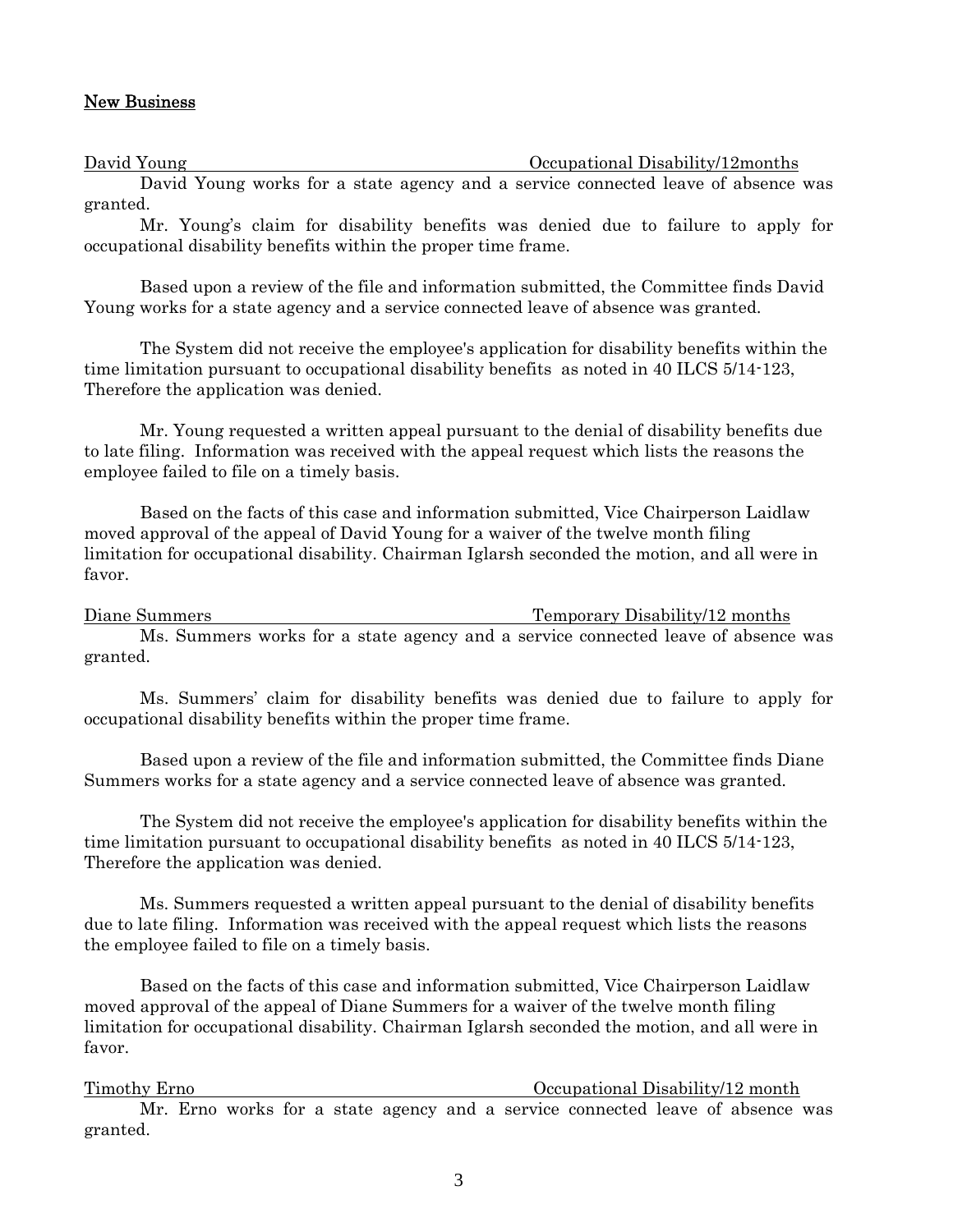Mr. Erno's claim for disability benefits was denied due to failure to apply for occupational disability benefits within the proper time frame.

Based upon a review of the file and information submitted, the Committee finds Timothy Erno works for a state agency and a service connected leave of absence was granted.

The System did not receive the employee's application for disability benefits within the time limitation pursuant to occupational disability benefits as noted in 40 ILCS 5/14-123, Therefore the application was denied.

Mr. Erno requested a written appeal pursuant to the denial of disability benefits due to late filing. Information was received with the appeal request which lists the reasons the employee failed to file on a timely basis.

 Based on the facts of this case and information submitted, Chairman Iglarsh moved approval of the appeal of Timothy Erno for a waiver of the twelve month filing limitation for occupational disability. Secretary Blair seconded the motion. Vice ChairpersonLori Laidlaw abstained from the vote.

Jann Zerrenner Pension/Overpayment Ms. Zerrenner is receiving a retirement annuity from the SERS and Cook County with a retirement date of November 1, 2012.

 SERS completed a final certification in April, 2013. Ms. Zerrenner's pension was over the maximum amount allowed by both systems. A proportional reduction was calculated and her pension was reduced. This created an overpayment from November 1, 2012 thru April 30, 2013.

 Based upon a review of the file and information submitted, the Executive Committee finds Jann Zerrenner is receiving a retirement annuity as of November 1, 2012.

 Ms. Zerrenner submitted in a written appeal that she believes she should not have to repay this overpayment because it occurred six months after her retirement.

 After discussion, the Executive Committee recommended denial of the written appeal of Jann Zerrenner to waive the overpayment of pension benefits.

 Following a review of the file and some discussion, Secretary Blair moved that the appeal of Jann Zerrenner be denied. Chairman Iglarsh seconded the motion, and all were in favor.

| <b>Beverly Stephens</b> |  |  |  |  | Pension/Level Income |  |  |
|-------------------------|--|--|--|--|----------------------|--|--|
|                         |  |  |  |  |                      |  |  |

Beverly Stephens is currently receiving a retirement annuity from the System.

 Based upon a review of the file and information submitted, the Executive Committee finds Beverly Stephens began receiving a retirement annuity as of June 1, 2001. During the application process for her retirement annuity she elected to participate in the level income option age 66.

 During the application process for her retirement annuity, she indicated she wanted to retire under the level income option. Ms. Stephens was notified by mail in accordance with the election at the time of retirement that her benefit would be reduced starting March 1, 2013 per her request on the pension application (age 66).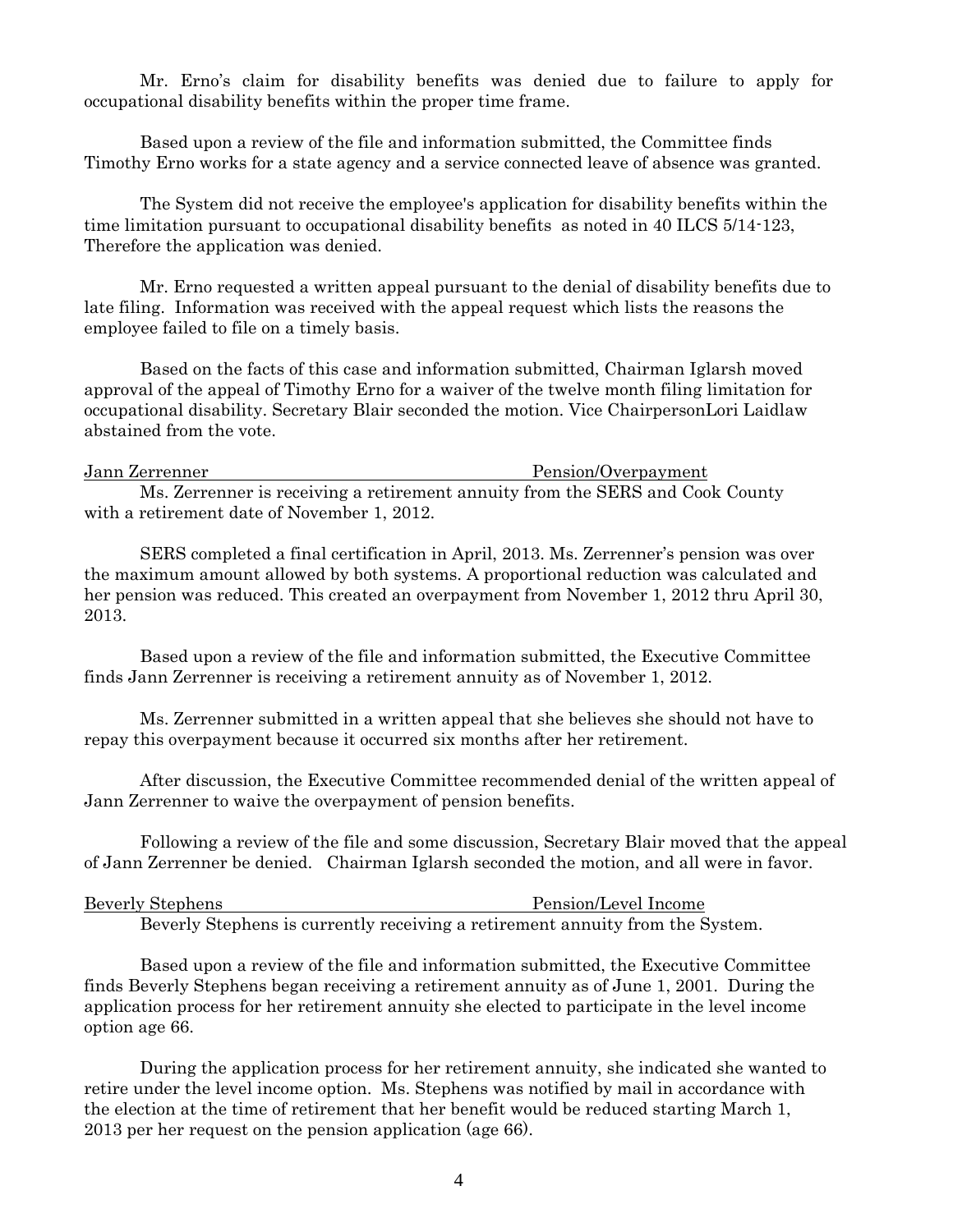The office received a written appeal request from Ms. Stephens dated May 7, 2013, stating she does not understand why she has to lose such a large amount and had not realized her pension check would go down by \$1,158.00..

 Beverly Stephens stated she wants the amount that was reduced for level income added back onto her pension check. She also states she is unable to repay the amount that was added onto her pension payment from the level income option.

 After discussion, the Executive Committee recommended denial of Beverly Stephens' appeal to remain on level income.

 Following a review of the file and some discussion, Vice Chairperson Laidlaw moved to deny the appeal of Beverly Stephens to let her remain on level income, Chairman Iglarsh seconded the motion, and all were in favor.

Jon Larson Pension/Reversionary Annuity Request Jon Larson is currently receiving a retirement annuity from the System.

 Mr. Larson retired effective September 30, 2012 and started drawing his pension October 1, 2012. His pension was processed without the reversionary annuity option.

 Based on a review of the file and information submitted, the Committee finds Jon Larson worked for a state agency and retired effective September 30, 2012.

 Mr. Larson and his former Human Resource Rep sent in a written request to have Mr. Larson's pension changed so that he be allowed to participate in the reversionary annuity option, it was his intention to do so at the time of retirement and thought it had been done by his representative who still had the completed form.

 Based on the facts of this case and information submitted, the Committee recommends approving Jon Larson's appeal to amend his pension application.

Following a review of the file and some discussion, Vice Chairperson Laidlaw moved that the appeal of Mr. Jon Larson be approved. Chairman Iglarsh seconded the motion, and all were in favor.

Denise Hardin/Deceased Survivor Benefit/Beneficiary Verification Ms. Denise Hardin passed on January 3, 2013. She was an active state employee at the time of her death.

 There are two named beneficiaries (her children) listed on the "Member's Nomination of Beneficiary for Death Benefits" form number 101. However, the form was altered in the designation portion of the form and should have been returned for clarification and a new form completed. It was noted on a previous form completed by Ms. Hardin that she listed her son as a nephew.

 The Executive Committee has instructed the Pension & Death Section, to hold out paying the death benefit to see if the two named beneficiaries will agree on the distribution; if not, SERS will need to interplead the case.

Michael Schneider COLA

 Michael Schneider retired effective August 1, 2008 from the Illinois State Police at age 51 years 6 months.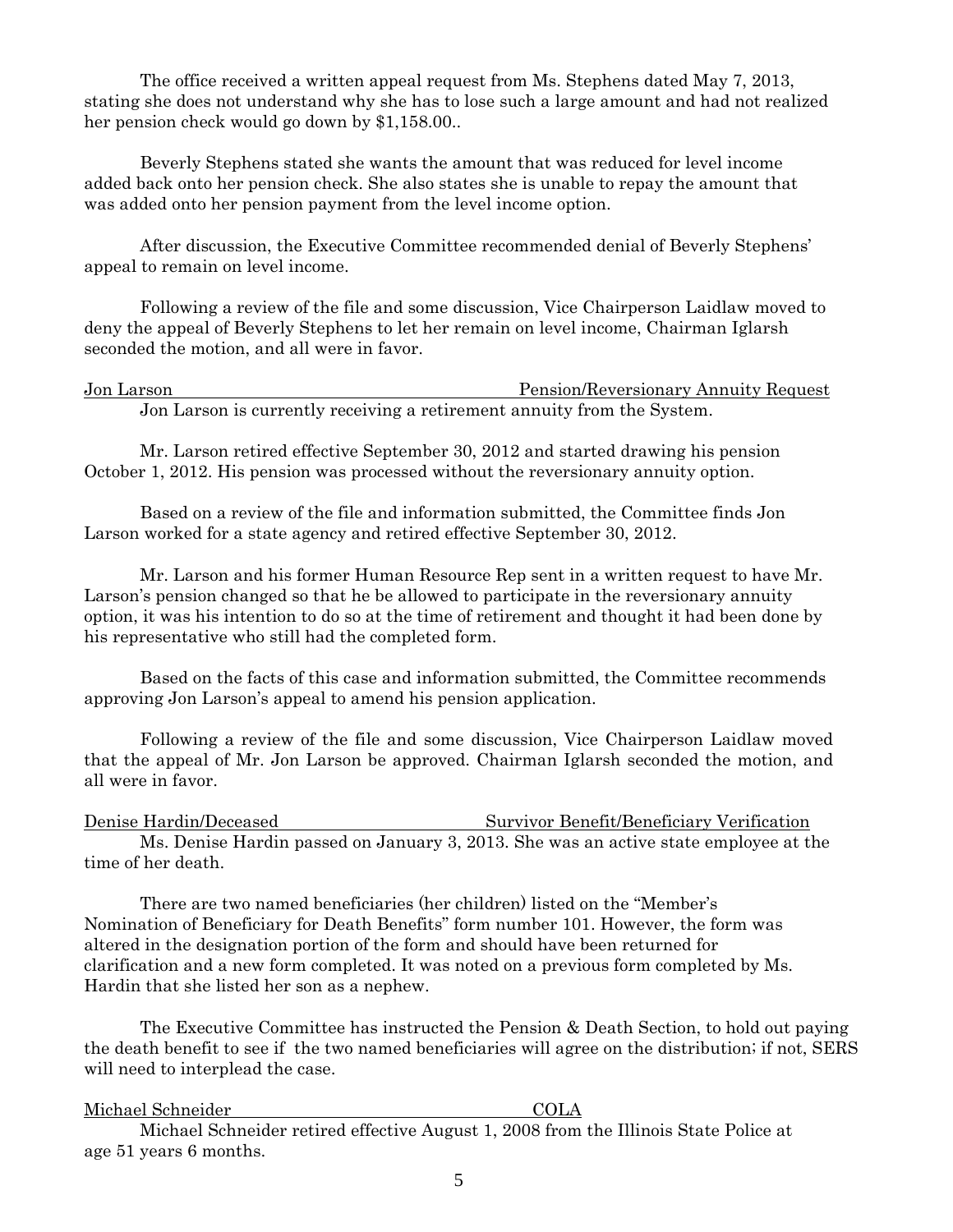Based upon a review of the file and information submitted, the Executive Committee finds Michael Schneider is receiving a retirement annuity as of August 1, 2008.

 Mr. Schneider turned 55 on January 1, 2013 and has not received a cost of living increase. He is asking to receive the cost of living increase effective January 1, 2013.

 Executive Secretary Blair reviewed the law which states in part "if you retired under the alternative formula, you will receive a 3% increase to your pension on January 1 following your first full year of retirement or age 55, whichever is later." As Mr. Schneider's 55<sup>th</sup> birthday falls on January 1, 2013, he is not eligible for the cost of living increase until January 1, 2014.

 Following a review of the file and some discussion, Chairman Iglarsh moved to approve the re-appeal of Michael Schneider to start his COLA. Vice Chairperson Laidlaw seconded the motion and all were in favor.

Terry Kikendall Pension/Non-occupational Disability Terry Kikendall retired from State service on December 31, 2012, after waiving her disability.

 Based upon a review of the file and information submitted, the Committee finds Ms. Kikendall waived her disability to start her pension on January 1, 2013..

 In a fax dated June 7, 2013, Ms. Kikendall requested to return to her disability leave until the limitation is completed on April 30, 2013.

 After discussion, the Committee recommended denial of the appeal of Ms. Terry Kikendall to revoke her pension and return to disability.

 Following a review of the file and some discussion, Vice Chairperson Laidlaw moved that the appeal be denied. Secretary Blair seconded the motion, and all were in favor.

| Elizabeth Howlett-Bogie                    | Write Off                                                                                     |
|--------------------------------------------|-----------------------------------------------------------------------------------------------|
|                                            | This account became eligible for write off in June, 2006. Contributions in the amount         |
|                                            | of \$503.16 and widow and survivors in the amount of \$62.86 and 17 months of creditable      |
|                                            | service were written off on June 23, 2006. Elizabeth Howlett Bogie has contacted us regarding |
| her account and eligibility for a pension. |                                                                                               |

 The Service and Refunds Division is requesting the Executive Committee to approve the reinstatement of this account so that a future pension may be paid.

 Following a review of the file and some discussion, Secretary Blair moved approval of the appeal of Elizabeth Howlett Bogie request for reinstatement of her account. Chairman Iglarsh seconded the motion and all were in favor.

Daniel Nathan Service/Purchase Service Credit Mr. Nathan applied for his pension under the reciprocal provisions of the law. However, he will not be eligible for his pension with SERS until July 1, 2014.

 Based upon a review of the file and information submitted, the Executive Committee finds Daniel Nathan applied for retirement under the Reciprocal Act to begin July 1, 2014.